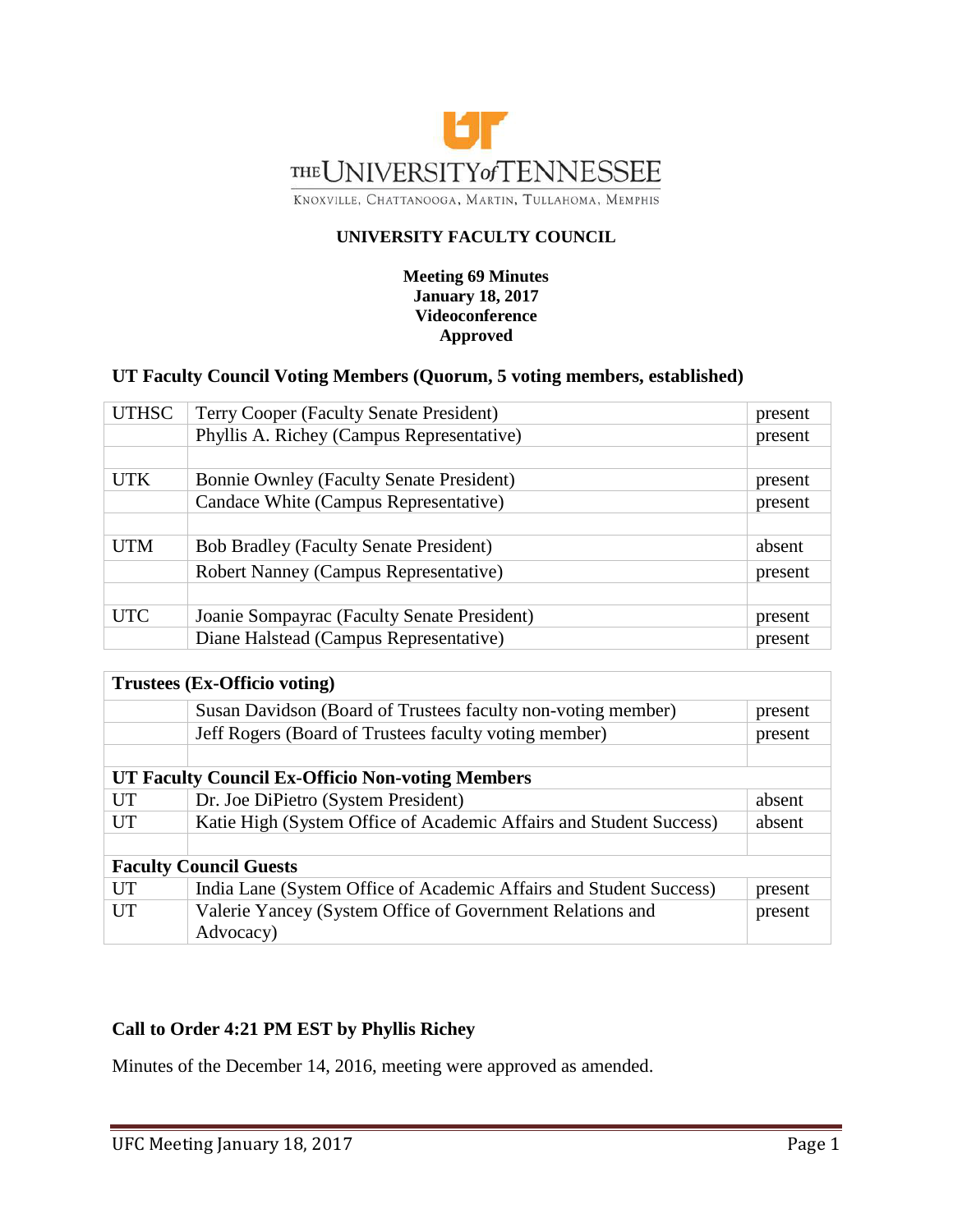### **Old Business**

# 1. EPPR "next steps" – Update from UTHSC: Terry Cooper – "Transparency Resolution" attached

Phyllis reported that we have received EPPR transparency resolutions from UTHSC and UTK. We are now awaiting input from UTC and UTM after their first Senate cycles of the semester. She said the target audience each resolution is the administration on each campus as shared with system administrators. Because of that, it was agreed that UFC will prepare a concurrent resolution with the others, which are campus specific.

Phyllis said it's important that all campuses are in agreement on this important issue. Joanie agreed, saying that some board members just don't understand it. The perception of some is that we just want a lifelong job and want to rest on our laurels. We need to convey the importance of tenure to protect us to do our best work. We need to clearly say that we want to be great, but we need a non-monetary incentive to do that.

After considerable discussion, it was agreed that we will not present the UFC EPPR transparency resolution to the BOT because at this point EPPR is a system issue, not a BOT issue. We will present it to Katie and Joe – as opposed to sending to one and copying the other – to keep Katie fully in the loop.

Phyllis said the UFC concurrent resolution will convey that all campuses are saying that we recognize EPPR is here. We're embracing it. Here are things we feel are important as the new policy is implemented. That will include the importance of tenure.

The goal is to have the campus and UFC transparency resolutions ready for our meeting with Joe prior to the March BOT meeting.

### 2. Update on TUFS student carry resolution – all campuses

Bonnie mentioned that Randy Byington (TUFS president) sent the following message to select Tennessee representatives (Harry Brooks, John Forgety, Roger Kane, and Mark White) and Senator Delores Gresham:

Legislators,

The Tennessee University Senate organization is the collective voice of more than 10,000 faculty members at Tennessee's public universities. The resolution attached has been endorsed by the organization's member senates. If I can answer any questions regarding the resolution - or the TUFS organization please feel free to contact me at this e-mail address [\(TUFSPREZ@gmail.com\)](mailto:TUFSPREZ@gmail.com).

Thanks to each of you for your service to our fellow Tennesseans. Copy of the resolution was attached to his message.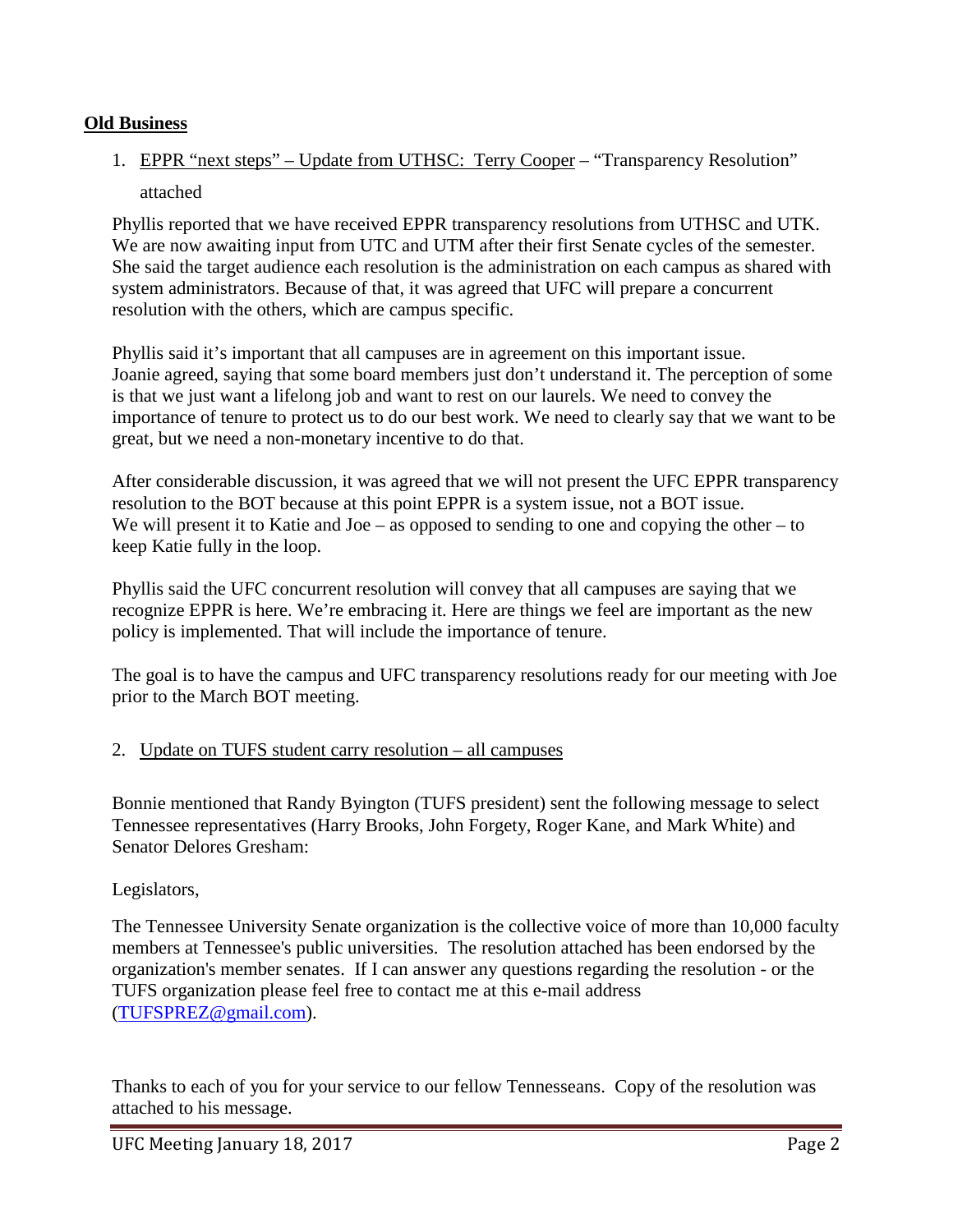Randy also circulated a press release, which was picked up by *The Tennessean*,

Legislators,

The Tennessee University Senate organization is the collective voice of more than 10,000 faculty members at Tennessee's public universities. The resolution attached has been endorsed by the organization's member senates. If I can answer any questions regarding the resolution - or the TUFS organization please feel free to contact me at this e-mail address [\(TUFSPREZ@gmail.com\)](mailto:TUFSPREZ@gmail.com).

Thanks to each of you for your service to our fellow Tennesseans. Copy of the resolution was attached to his message.

Randy also circulated a press release, which was picked up by *The Tennessean*.

## **New Business**

*1.* Update from UT Advocacy Office – Valerie Yancey *(NOTE: Valerie was allowed to go first, prior to old business, for her convenience.)*

Our guest, who joined our UFC members from UTK, gave the following report on topics of interest:

- $\blacksquare$  Today Gov. Haslam unveiled a plan to increase the gas tax by 7 cents per gallon for road funding. That will be a major issue during this legislative session.
- The state has a large pool of almost \$800 million in one-time funds, generated from the booming state economy. There's a lot of speculation about the use of that money. The talk in Nashville is that UT campuses could possibly use some for building repairs but not salaries.
- Medicaid expansion is a major issue. It all depends on Congress. The plan is for Tennessee to use block grants for TennCare funding. That will be the push at the state level.
- We expect a new push for school vouchers (education dollars to follow each child in public and private schools). A bill to that effect passed the state Senate last year and died in the House.
- $\blacksquare$  Medical marijuana is getting more traction than in the past.
- There is a continuing conversation about the increased opiate abuse in the state and how to solve that problem.
- Human trafficking is a growing problem. The TBI is leading the nation in identifying the underworld of human trafficking. All 95 counties in Tennessee have identified distinct human trafficking patterns. Someone in Lake County sold her 5-year-old daughter for cigarettes.
- Higher Education governance continues to be an issue. Some are concerned about how the new Board of Regents boards will affect the UT system. She believes that because of the new political capital/fallout expended on those new boards, it might shift that focus from the UT system.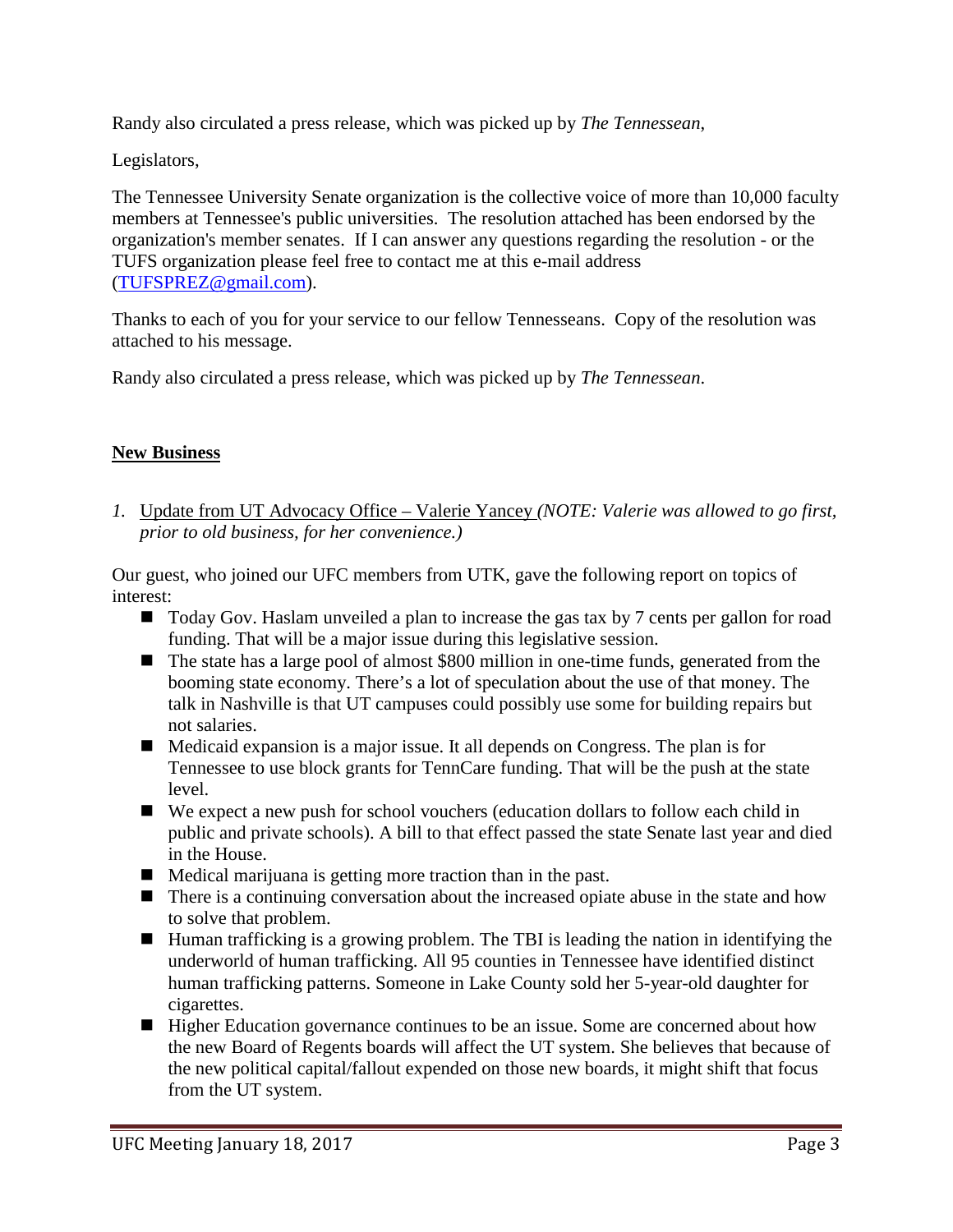- Sunday liquor sales might be expanding in the state. That could affect our students.
- We don't know what to expect regarding student carry at this point until legislation is filed. There might be a push for open carry without a permit. Asked whether student carry was approved in any form last year as an extension of faculty/staff carry, Valerie said it was not.
- Asked if she hears any mention of eliminating tenure (as lawmakers in Iowa, Wisconsin and Missouri have recently introduced legislation to do), Valerie said she hears a few outliers on occasion, but there is no big push at this point. That has been mentioned more in the realm of K-12. Valerie said even if that were attempted in higher education, it would more likely be for new faculty hires, not for those having tenure. She said there would be so much pushback – including in the form of labor lawsuits – that the General Assembly would not pursue it.
- Valerie agreed that after the Feb. 6 deadline for filing bills she will have a much clearer sense of the legislative challenges facing UT. She will send Phyllis a list of the most pertinent/urgent issues, and she will share them with us.

## 2. Campus reports

- Bonnie said that the system will soon be sending a climate survey to all campuses. It will come from an outside consulting firm. She also briefly reported on UTK's preparation for the new chancellor.
- Phyllis said the accessibility issue from federal government had been put on the back burner, but it resurfaced recently. She expects that all campuses will be hearing about that soon.
- Jeff reported that UTM VCAA Jerald Ogg has announced he will return to the classroom this fall. A national search for his replacement has begun. The search committee is being chosen.
	- o Jeff also reported on the recent BOT action regarding the salary packages of the new chancellors. He had been asked to bring up during that meeting the rising compensation for the new chancellors. Data provided by the UT system showed that the rate of salary increases for administrators is greater than for faculty. Jeff said that when he brought up this issue at the BOT meeting, Board member Charles Wharton concurred, and that spurred a discussion that brought discomfort for some. The issue, which Jeff said got people's attention, might be on the agenda for the BOT meeting this spring at UTC. Jeff said that Dr. DiPietro's response at the meeting was that if we don't pay the higher salaries, we won't get the best applicants. Jeff's concern is that if we have to lure talented people with that kind of money, there is something wrong with the job or the campus.
	- o Candace wondered where the extra money is coming from. Terry suggested that in further conversations, it would be good to broaden it a bit and ask the rates of increases for deans, assistant deans, etc. He predicts that those rates are increasing at a similar rate. Jeff said he hopes to have more data in hand for the next BOT meeting.
	- o Jeff also reported that he is now the sole faculty representative on the Budget Advisory Group (BAG), which is Dr. DiPietro's appointed group to engage in longterm planning for the way the UT system collects and spends revenue. It is a